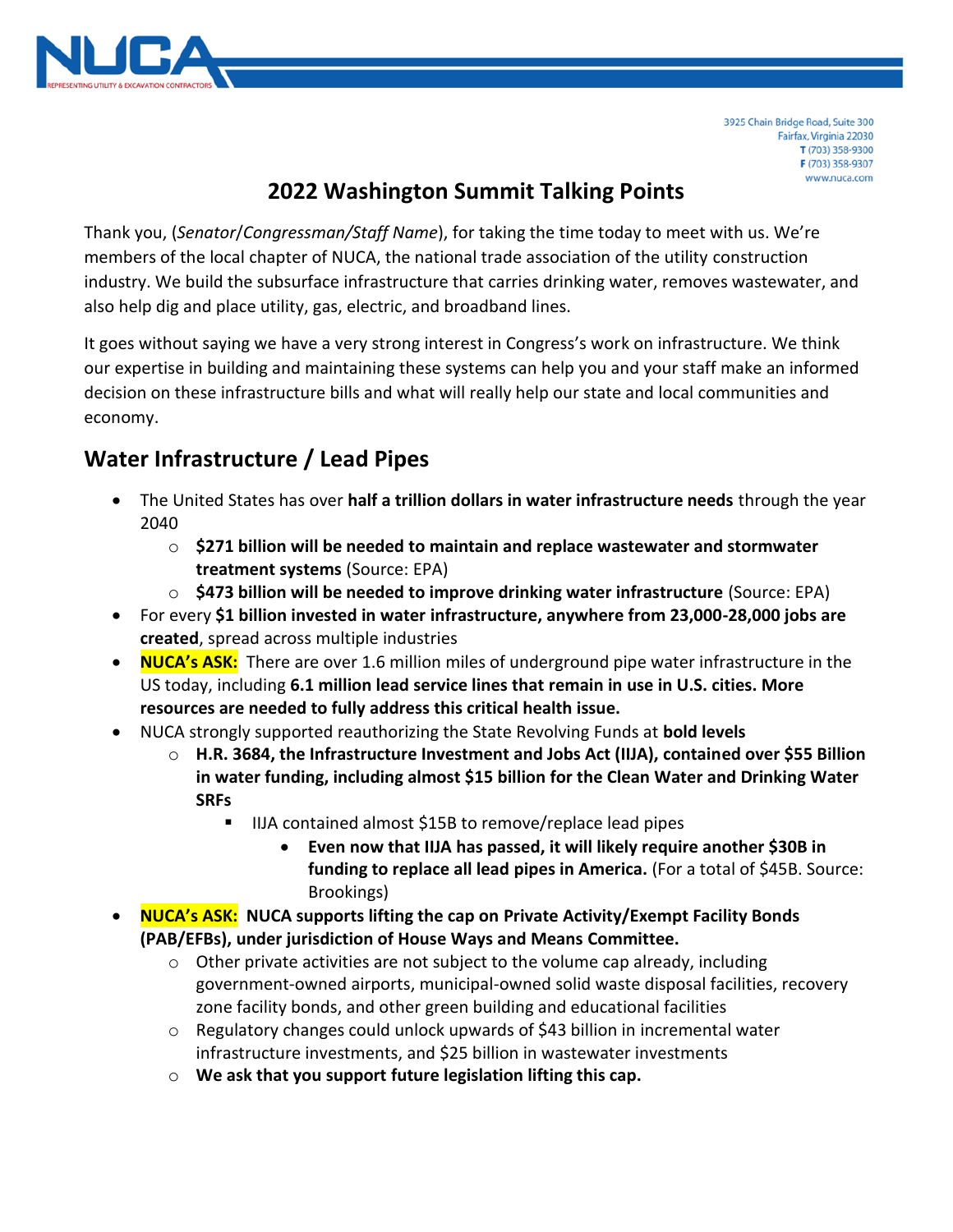### **IIJA Implementation**

- **NUCA's ASK:** The administration must implement the Infrastructure Investment and Jobs Act with respect to Congressional intent; **Congress must provide appropriate oversight**.
	- $\circ$  The Biden Administration has missed deadlines to implement key permitting reform provisions, namely, the One Federal Decision process
	- $\circ$  NUCA is concerned about policies such government-mandated PLAs and materials requirements that are not found in the legislation
- NUCA supports timely rollout of IIJA broadband funding
	- o **In rural areas, 22.3% of Americans lack 25/3 Mpbs home Internet service**
		- 19 million Americans (6%) lack access to fixed broadband at even basic threshold speeds
		- **Only 32% of subscriber broadband service** is provided by modern high-speed fiber optics cable – most Americans still rely on outdated copper-based tech like DSL or cable
			- Federal dollars that fund broadband deployment projects should be used to install the most effective technologies providing the best broadband service as possible at the speeds necessary for modern living; namely, fiber optics cable.

### **Workforce Development**

- The construction industry continues to face a critical skilled workforce shortage NUCA supports efforts by Congress to help address the gap, including funding for trade schools and apprenticeship programs
	- $\circ$  91% of contractors can't fill skilled trade openings, and 61% of contractor firms said projects are being delayed because of workforce shortages. There are at least 650,000 additional construction employees that need to be hired in 2022 to meet the demand.
- **NUCA's ASK:** NUCA supports increased investment in workforce development initiatives, and supports efforts by the government to increase enrollment in trade schools, work-study, and apprenticeship programs
- **NUCA's ASK: NUCA urges the expansion of the existing H-2B work visa program to include critical infrastructure construction jobs for both union and non-union employers and streamline the application process.** 66,000 visas for all industries are not enough.
- **NUCA's ASK:** NUCA has a mixed union/non-union membership, but **opposes** governmentmandated project-labor agreements (GMPLAs)
	- $\circ$  The industry is already facing critical skilled labor shortages GMPLAs would lock out essential parts of the workforce and guarantee that any infrastructure package would miss its deadlines
	- $\circ$  Project Labor Agreements increase construction costs by 12% to 20% and reduce the number of companies eligible for projects
	- o NUCA **opposes** the Biden Administration Executive Order requiring project-labor agreements on federal contracts over \$35M